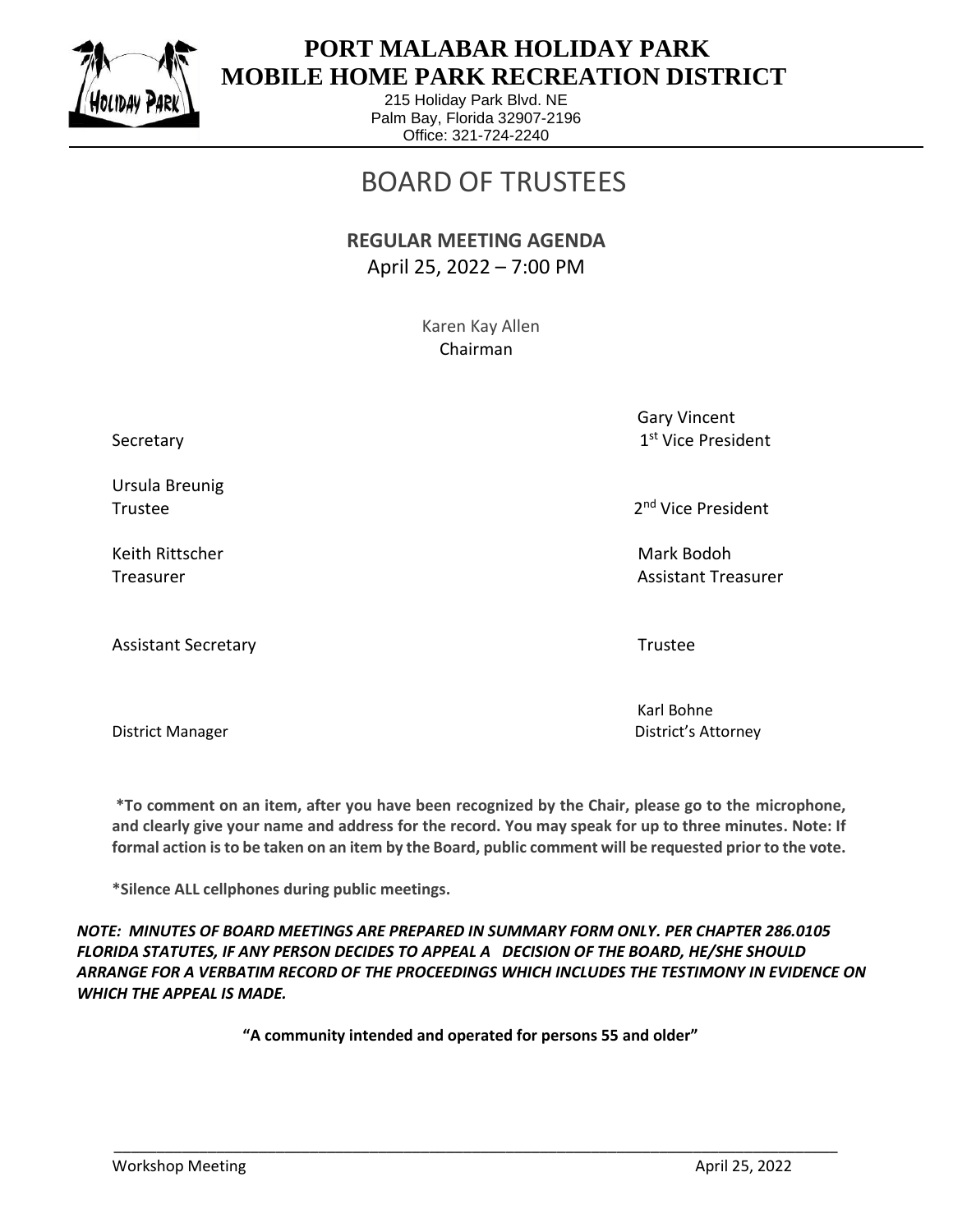

#### **PORT MALABAR HOLIDAY PARK MOBILE HOME PARK RECREATION DISTRICT**

215 Holiday Park Blvd. NE Palm Bay, Florida 32907-2196 Office: 321-724-2240

- **1. Meeting Call to Order**
- **2. Invocation**
- **3. Pledge of Allegiance**
- **4. Roll Call**
- **5. Chairman Announcements**
- **6. Approval of the Meeting Minutes for 04/04/22 and 04/11/22**

**Action: Motion to Approve 04/04/22 and 04/11/22 Trustee Comment Public Comment Call for vote**

- **7. Treasurer's Report**
	- **Action: Motion to Approve Report Trustee Comment Public Comment Call for vote**
- **8. New Business**
	- **a. Letters of Intent Joan Occhionero; Becky Earnest; Annette Ragas**
	- **Action: Motion to Approve Trustee Comment Public Comment Call for vote**
	- **b. Resigned from the Board of Trustees. Terry Steimer**
	- **c. Forensic Audit for Accounts Payable System**

\_\_\_\_\_\_\_\_\_\_\_\_\_\_\_\_\_\_\_\_\_\_\_\_\_\_\_\_\_\_\_\_\_\_\_\_\_\_\_\_\_\_\_\_\_\_\_\_\_\_\_\_\_\_\_\_\_\_\_\_\_\_\_\_\_\_\_\_\_\_\_\_\_\_\_\_\_\_\_\_\_\_\_\_\_

**Action: Motion to Approve Trustee Comment Public Comment Call for vote**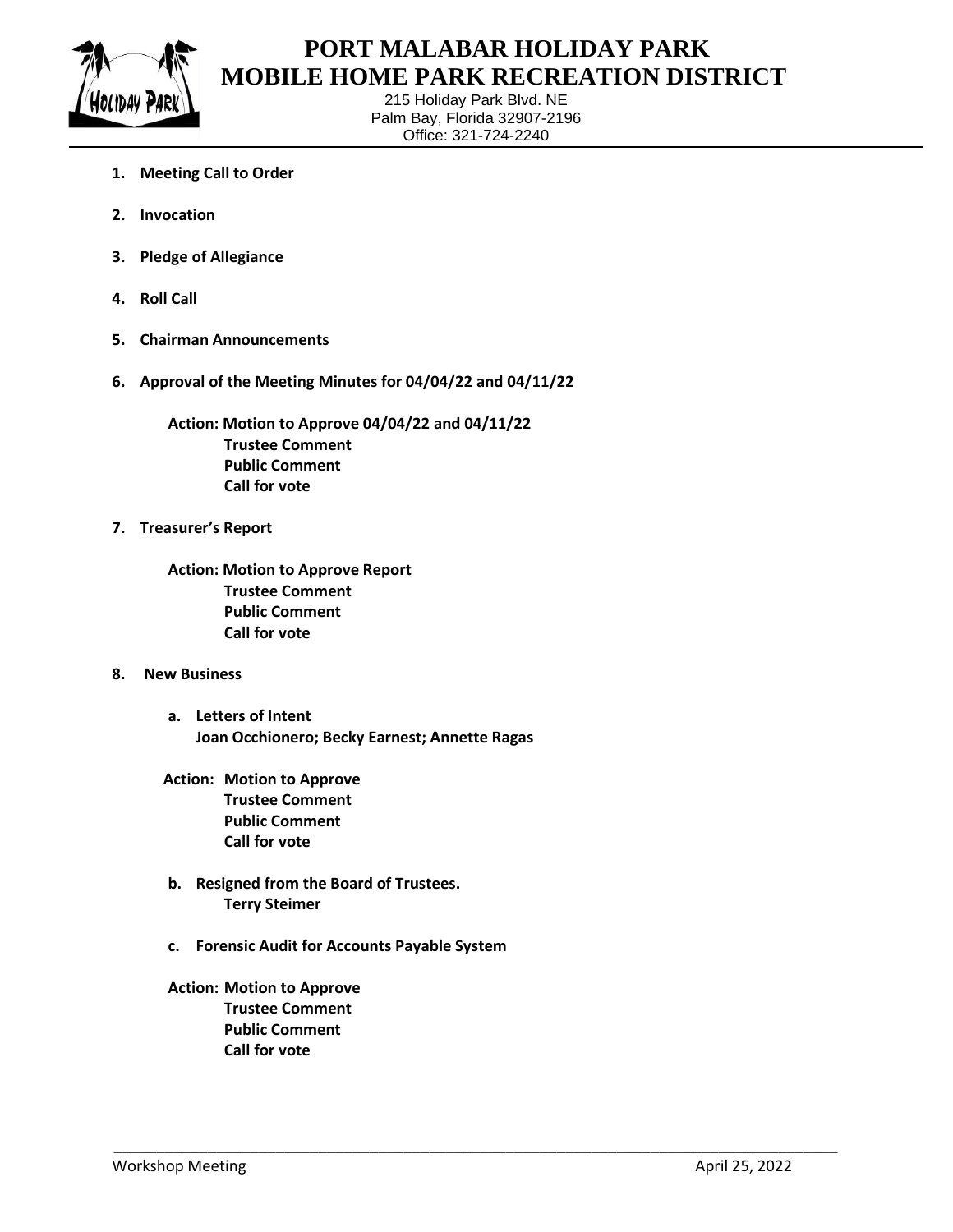

#### **PORT MALABAR HOLIDAY PARK MOBILE HOME PARK RECREATION DISTRICT**

215 Holiday Park Blvd. NE Palm Bay, Florida 32907-2196 Office: 321-724-2240

- **d. Annual Auditor Report (Tom Cramer – via Zoom)**
- **Action: Motion to Approve Trustee Comment Public Comment Call for Vote**
- **e. Air Conditioning Repairs/Replacement**
- **Action: Motion to Approve Trustee Comment Public Comment Call for Vote**

#### **9. Old Business**

- **a. HR Committee and Bambee**
- **Action: Motion to Approve Trustee Comment Public Comment Call for vote**
- **b. Parks Lawyer on grandfathering (email attached)**
- **Action: Motion to Approve Trustee Comment Public Comment Call for vote**
- **c. Report on Spectrum Contract**
- **d. Tree Trimming Update and Quote for Removing Big Tree by the Pond**

\_\_\_\_\_\_\_\_\_\_\_\_\_\_\_\_\_\_\_\_\_\_\_\_\_\_\_\_\_\_\_\_\_\_\_\_\_\_\_\_\_\_\_\_\_\_\_\_\_\_\_\_\_\_\_\_\_\_\_\_\_\_\_\_\_\_\_\_\_\_\_\_\_\_\_\_\_\_\_\_\_\_\_\_\_

- **Action: Motion to Approve Trustee Comment Public Comment Call for vote**
- **e. Bridge Repairs/Replacements at the Ponds**
- **Action: Motion to Approve Trustee Comment Public Comment Call for vote**